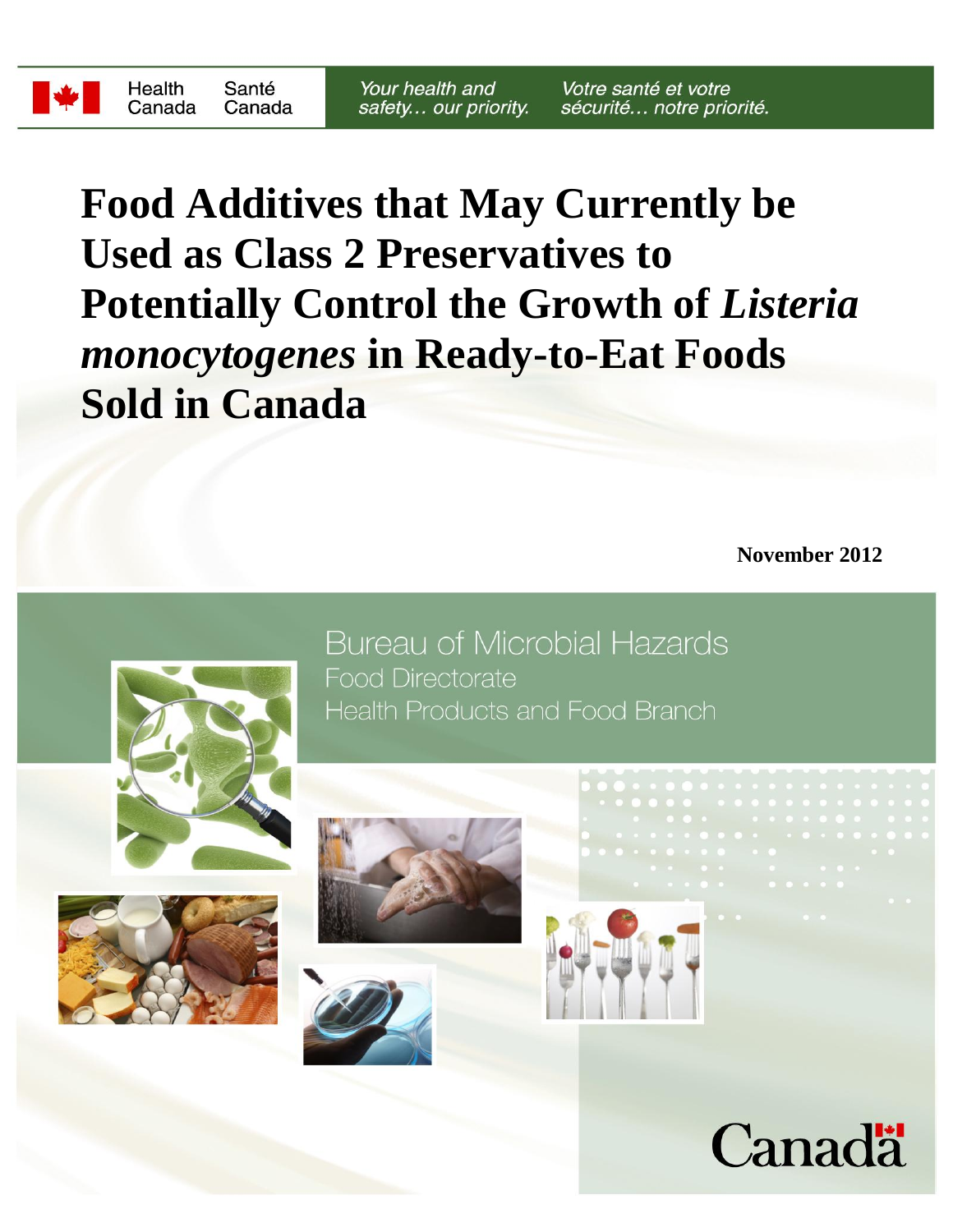**Food Additives that May Currently be Used as Class 2 Preservatives to Potentially Control the Growth of** *Listeria monocytogenes* **in Ready-to-Eat Foods Sold in Canada**

This Table contains food additives that are currently approved by Health Canada that can be used to potentially control the growth of *Listeria monocytogenes* in ready-to-eat (RTE) foods sold in Canada (Health Canada, 2012a). Reference to this Table is made in Health Canada's *[Policy on](http://www.hc-sc.gc.ca/fn-an/legislation/pol/policy_listeria_monocytogenes_2011-eng.php) Listeria monocytogenes [in Ready-to-Eat Foods](http://www.hc-sc.gc.ca/fn-an/legislation/pol/policy_listeria_monocytogenes_2011-eng.php)* (2011). Further information regarding the use of food additives in/upon RTE foods can be found in the above policy document (Health Canada, 2011).

## **Table of Food Additives that May Currently be Used as Class 2 Preservatives<sup>1</sup> to Potentially Control the Growth of** *Listeria monocytogenes* **in ready-to-eat foods sold in Canada**

| <b>Additives</b>                     | Permitted in or upon                                                                                                                                                                                                                                                                                                                                                                                        | <b>Maximum level of use and</b>                                                                                                                                                                                                                                                                                                                                           |
|--------------------------------------|-------------------------------------------------------------------------------------------------------------------------------------------------------------------------------------------------------------------------------------------------------------------------------------------------------------------------------------------------------------------------------------------------------------|---------------------------------------------------------------------------------------------------------------------------------------------------------------------------------------------------------------------------------------------------------------------------------------------------------------------------------------------------------------------------|
|                                      | (RTE foods)                                                                                                                                                                                                                                                                                                                                                                                                 | other conditions                                                                                                                                                                                                                                                                                                                                                          |
| Carnobacterium maltaromaticum<br>CB1 | Vacuum-packed wieners;<br>vacuum-packed sliced roast beef<br>in accordance with section<br>B.14.005 of the Food and Drug<br>Regulations; vacuum-packed<br>sliced cooked ham in accordance<br>with section B.14.005 or<br>B.14.031 of the Food and Drug<br>Regulations; and vacuum-packed<br>sliced cooked turkey in<br>accordance with section B.22.006<br>or B.22.021 of the Food and<br>Drug Regulations. | Good Manufacturing Practice <sup>2</sup>                                                                                                                                                                                                                                                                                                                                  |
| Potassium lactate                    | Cooked solid cut meat and<br>cooked solid cut poultry meat                                                                                                                                                                                                                                                                                                                                                  | Good Manufacturing Practice <sup>2</sup><br>provided that: $a$ ) the cooked solid<br>cut meat or cooked solid cut<br>poultry meat contains a meat<br>protein content of not less than<br>12 per cent; and $b$ ) a bone or a<br>visible fat layer is not included in<br>any calculation used to determine<br>meat protein content for the<br>purposes noted in $a$ ) above |
| Sodium acetate                       | Brawn; Headcheese; Meat by-<br>product loaf; Meat loaf; Potted<br>meat; Potted meat by-product;<br>Prepared meat; Prepared meat<br>by-product; Prepared poultry<br>meat; Prepared poultry meat by-<br>product; Preserved meat;<br>Preserved meat by-product;<br>Preserved poultry meat;<br>Preserved poultry meat by-<br>product; Sausage                                                                   | Good Manufacturing Practice <sup>2</sup>                                                                                                                                                                                                                                                                                                                                  |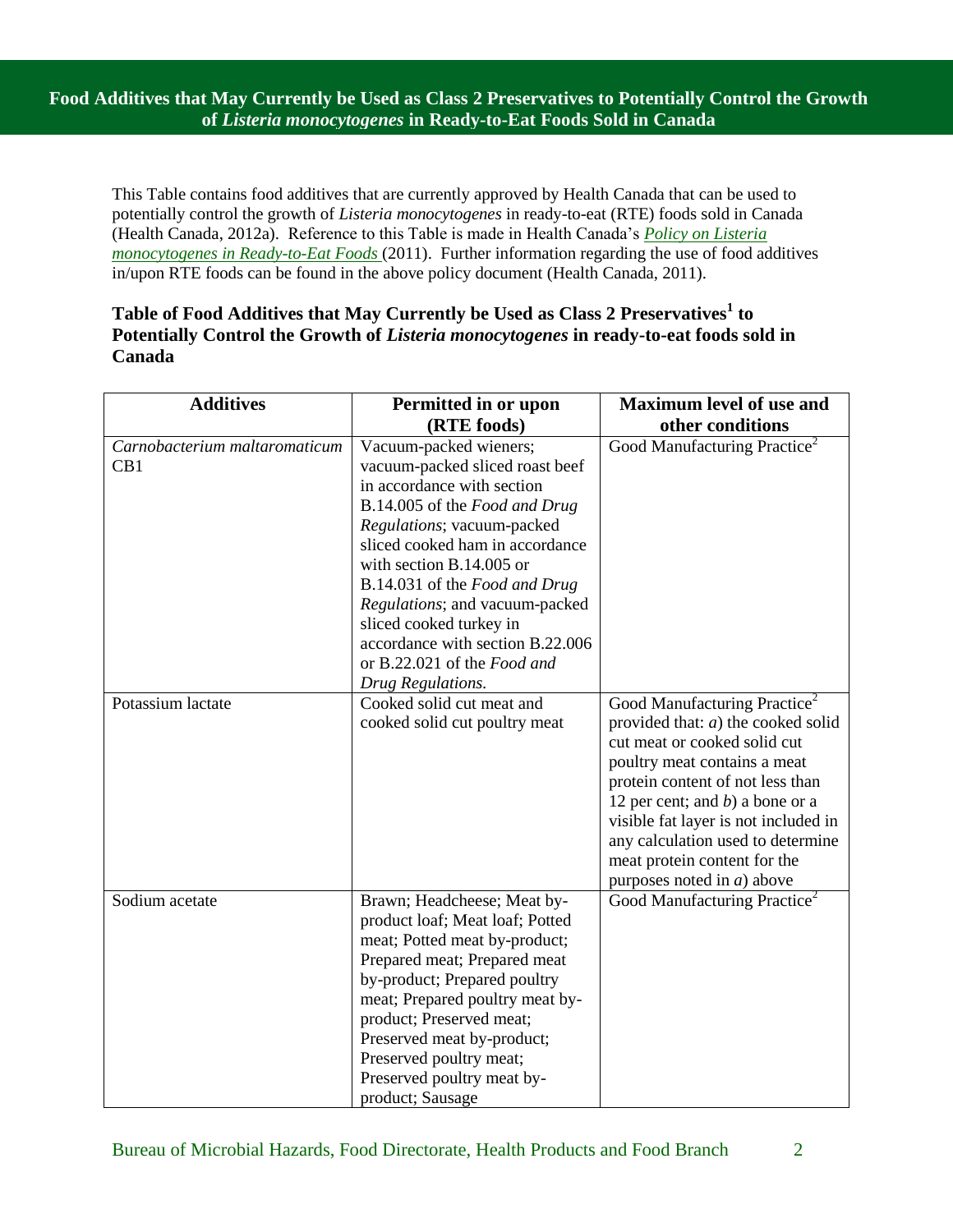**Food Additives that May Currently be Used as Class 2 Preservatives to Potentially Control the Growth of** *Listeria monocytogenes* **in Ready-to-Eat Foods Sold in Canada**

| <b>Additives</b> | Permitted in or upon<br>(RTE foods)                                                                                                                                                                                                                                                                                                                                                                                                                                                                                                                                                                                                                                                                                                          | <b>Maximum level of use and</b><br>other conditions                                                                                                                                                                                                                                                                                                                       |
|------------------|----------------------------------------------------------------------------------------------------------------------------------------------------------------------------------------------------------------------------------------------------------------------------------------------------------------------------------------------------------------------------------------------------------------------------------------------------------------------------------------------------------------------------------------------------------------------------------------------------------------------------------------------------------------------------------------------------------------------------------------------|---------------------------------------------------------------------------------------------------------------------------------------------------------------------------------------------------------------------------------------------------------------------------------------------------------------------------------------------------------------------------|
|                  | Unstandardized <sup>3</sup> preparations of<br>$(a)$ meat and meat by-product<br>(Division 14 of the Food and<br>Drug Regulations); and<br>(b) poultry meat and poultry meat<br>by-product                                                                                                                                                                                                                                                                                                                                                                                                                                                                                                                                                   |                                                                                                                                                                                                                                                                                                                                                                           |
| Sodium diacetate | Brawn; Headcheese; Meat by-<br>product loaf; Meat loaf; Potted<br>meat; Potted meat by-product;<br>Prepared fish or prepared meat<br>(Division 21 of the Food and<br>Drug Regulations); Prepared<br>meat; Prepared meat by-product;<br>Prepared poultry meat; Prepared<br>poultry meat by-product;<br>Preserved fish or preserved meat<br>(Division 21 of the Food and<br>Drug Regulations); Preserved<br>meat; Preserved meat by-product;<br>Preserved poultry meat;<br>Preserved poultry meat by-<br>product; Sausage<br>Unstandardized <sup>3</sup> preparations of<br>(a) meat and meat by-product<br>(Divisions 14 and 21 of the Food<br>and Drug Regulations);<br>$(b)$ fish; and<br>$(c)$ poultry meat and poultry meat<br>by-product | 0.25 % of final product weight                                                                                                                                                                                                                                                                                                                                            |
| Sodium lactate   | Cooked solid cut meat and<br>cooked solid cut poultry meat                                                                                                                                                                                                                                                                                                                                                                                                                                                                                                                                                                                                                                                                                   | Good Manufacturing Practice <sup>2</sup><br>provided that: $a$ ) the cooked solid<br>cut meat or cooked solid cut<br>poultry meat contains a meat<br>protein content of not less than<br>12 per cent; and $b$ ) a bone or a<br>visible fat layer is not included in<br>any calculation used to determine<br>meat protein content for the<br>purposes noted in $a$ ) above |